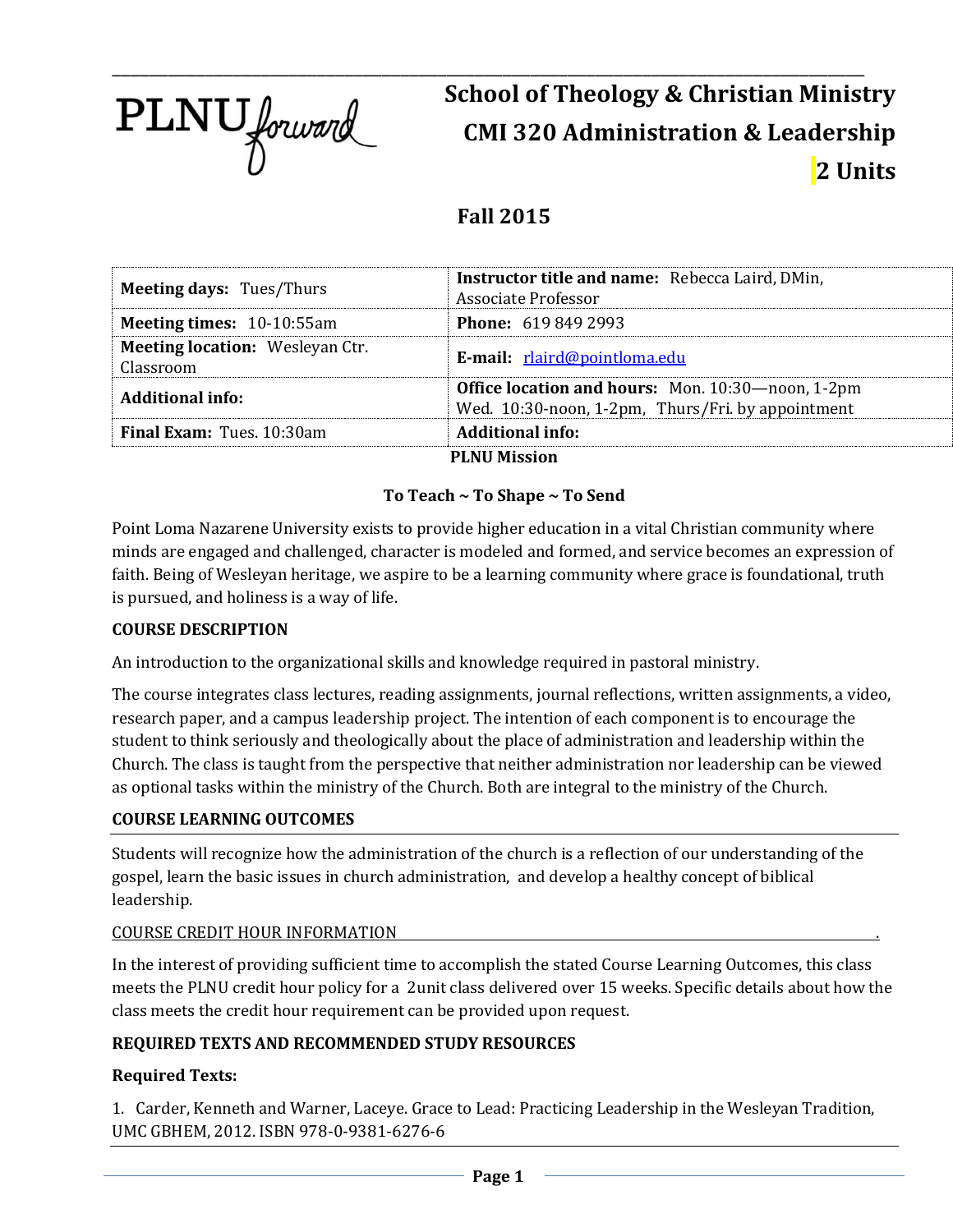2. Berkley, James. Leadership Handbook of Management and Administration. Baker, 2007. ISBN 978-0- 8010-6814-0

3. Nouwen, Henri. In the Name of Jesus: Reflections on Christian Leadership, Crossroad. 1992. ISBN 978- 0-8245-1259-0

A major translation of the Bible: NIV, NRSV, NASB, ESV, etc.

#### **Recommended Texts:**

Choose one of the following books to read. Each student must write a two page book review and work with a small group reading to present and apply the book's main thesis to a specific leadership challenge for the class.

- 1. Paul, Mary. Women Who Lead, Beacon Hill Press, 2011.
- 2. Posner, Barry Z. and Kouzes, James M., The Leadership Challenge. Jossey-Bass, 2007.
- 3. Standish, Graham N. Humble Leadership: Being Radically Open to God's Guidance and Grace. Alban, 2007.
- 4. Lupton, Robert Toxic Charity: How Churches and Charities Hurt Those They Help (And How to Reverse It), HarperOne, 2011.
- 5. Belcher, Jim. Deep Church: A Third Way Beyond Emerging and Traditional, Zondervan, 2009.

#### **ASSESSMENT AND GRADING**

Your participation and success in this class will be evaluated on the basis of the following:

| 1. Attendance                                             | Points to lose |
|-----------------------------------------------------------|----------------|
| 2. Journal Entries on Grace to Lead by Carder             | 50 points      |
| 3. Time and Expense Tracking and Summary                  | 20 points      |
| 4. Golden Circle Summary of Why? How? And What? 20 points |                |
| 5. Updated Resume for Church Position                     | 20 points      |
| 6. One page summary of leadership gifts and style         | 20 points      |
| 7. 3-page reflection on attending a board meeting         | 40 points      |

Attend a board, vestry, or session meeting of a local congregation. Write a two-page response on the leadership style exemplified in the meeting, the type of issues discussed, and what you learned about the business of being the church in a local setting.

| 8. Research paper topic proposal   | 10 points  |
|------------------------------------|------------|
| 9. Bibliography for research paper | 10 points  |
| 10. 8-10 page Research paper       | 100 points |

Write a research paper addressing a limited aspect of one of the following topics: (1) Church administration as ministry; (2) What makes leadership Christian? (3) A common leadership challenge for the contemporary church. This paper requires use of at least 5 cited sources from professional or academic sources. No more than 2 can be web-based unless academic sources found through library databases. Plagarism (cut and pasting , loose paraphrasing, or use of other's ideas without attribution ) will result in loss of all points. No rewrites.

11. 3-4 page book review of selected leadership book 40 points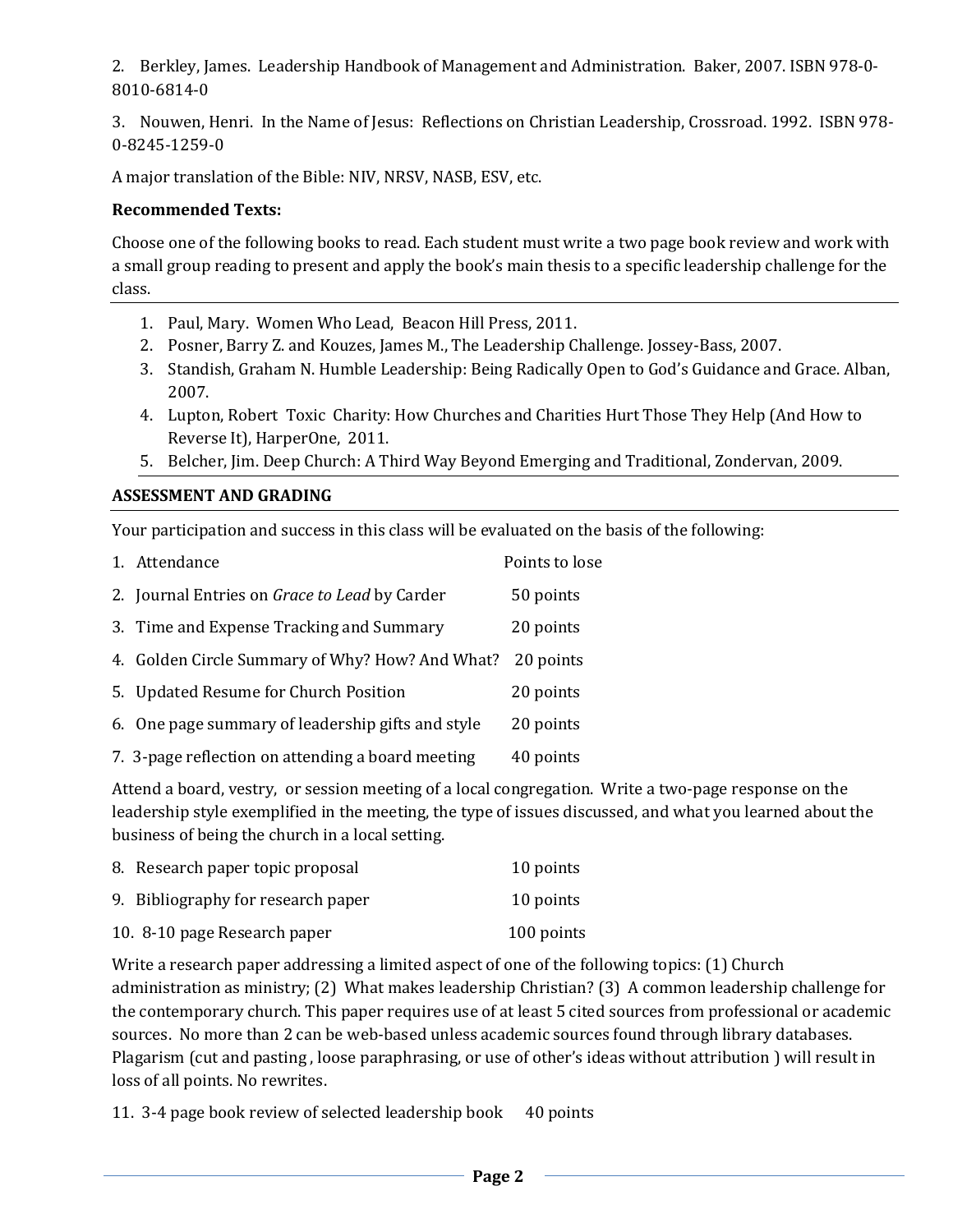Each student must write a review and work with the others who are reading the same book to prepare a 30 minute presentation that applies the basic thesis to a specific leadership challenge. The written 3-4 page, double-spaced review must include (1) a half-page summary,(2) a paragraph analysis of the author's main point or thesis (3) a paragraph on how the book has challenged or enhanced your understanding of leadership, (4) Two short quotes with page references and (5) a final paragraph on how this book contributes to your future ministry as a leader.

12 Group presentation of selected leadership book 25 points

Small group presentation that summarizes and applies the basic thesis of the book to a leadership challenge in 30 minutes.

13. Spiritual Leadership Intro Video 30 points

Create a 2-3 minute video on your style of leadership and describe how you have led a group successfully. This is to be used for sending out with your resume for prospective ministry positions so make them good, compelling and creative!

| 14. Leadership team work project                                                |  |           | 50 points  |  |  |
|---------------------------------------------------------------------------------|--|-----------|------------|--|--|
| 14. Final Exam                                                                  |  | 75 points |            |  |  |
|                                                                                 |  |           |            |  |  |
| <b>Total Points Possible</b>                                                    |  |           | 500 points |  |  |
| <b>GRADING SCALE</b>                                                            |  |           |            |  |  |
| Grading scale: 94-100% A; 90-93, A-; 87-89, B+; 83-86, B; 80-82, B-; 77-79, C+; |  |           |            |  |  |

73-76, C; 69-72, C-; 67-68, D+; 62-66, D; 61- 62, D-; below 60 % F.

## **ATTENDANCE AND PARTICIPATION**

After 3 absences 10 points will be deducted from your final grade for non-excused absences. At 5 absences, professor will begin process to de-enroll student from this required class.

After 10 minutes have passed in class, you will be considered absent even if you attend the remainder of class. Three tardies are equal to an absence. Regular and punctual attendance at all classes is considered essential to optimum academic achievement. If the date of de-enrollment is past the last date to withdraw from a class, the student will be assigned a grade of W or WF consistent with university policy in the grading section of the catalog. See **Academic Policies** in the (undergrad/graduate as appropriate) academic catalog.

## **INCOMPLETES AND LATE ASSIGNMENTS**

All assignments are to be submitted/turned in by the beginning of the class session when they are due or according to the due date on the syllabus.

## **ACADEMIC HONESTY**

Students should demonstrate academic honesty by doing original work and by giving appropriate credit to the ideas of others. As explained in the university catalog, academic dishonesty is the act of presenting information, ideas, and/or concepts as one's own when in reality they are the results of another person's creativity and effort. Violations of university academic honesty include cheating, plagiarism, falsification, aiding the academic dishonesty of others, or malicious misuse of university resources. A faculty member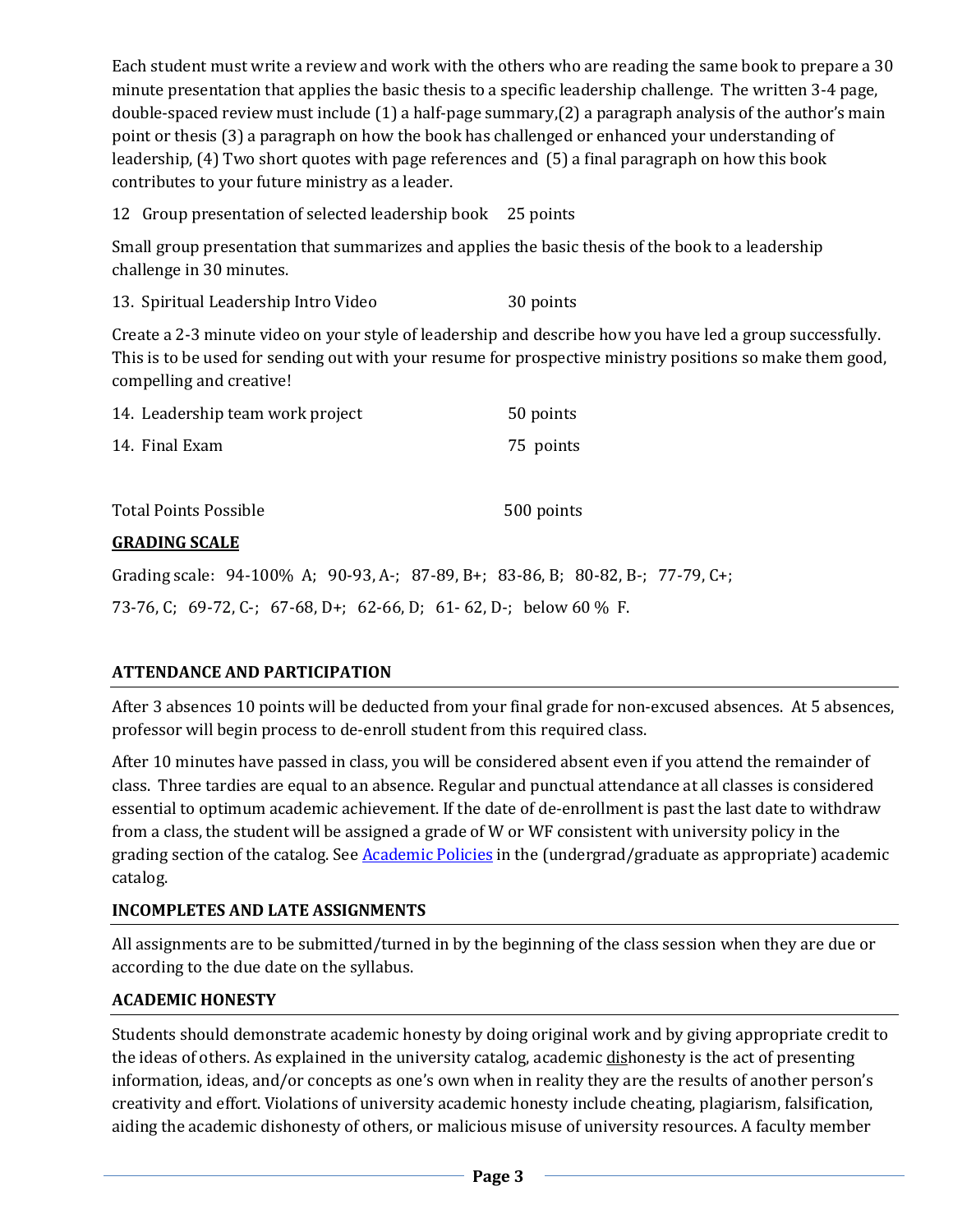who believes a situation involving academic dishonesty has been detected may assign a failing grade for a) that particular assignment or examination, and/or b) the course following the procedure in the university catalog. Students may appeal also using the procedure in the university catalog. Se[e Academic Policies](http://www.pointloma.edu/experience/academics/catalogs/undergraduate-catalog/point-loma-education/academic-policies) for further information.

## **ACADEMIC ACCOMMODATIONS**

While all students are expected to meet the minimum academic standards for completion of this course as established by the instructor, students with disabilities may request academic accommodations. At Point Loma Nazarene University, students must request that academic accommodations by filing documentation with th[e Disability Resource Center](http://www.pointloma.edu/experience/offices/administrative-offices/academic-advising-office/disability-resource-center) (DRC), located in the Bond Academic Center. Once the student files documentation, the Disability Resource Center will contact the student's instructors and provide written recommendations for reasonable and appropriate accommodations to meet the individual needs of the student. See **Academic Policies** in the (undergrad/graduate as appropriate) academic catalog.

## **FERPA POLICY**

In compliance with federal law, neither PLNU student ID nor social security number should be used in publicly posted grades or returned sets of assignments without student written permission. This class will meet the federal requirements by (Note: each faculty member should choose one strategy to use: distributing all grades and papers individually; requesting and filing written student permission; or assigning each student a unique class ID number not identifiable on the alphabetic roster.). Also in compliance with FERPA, you will be the only person given information about your progress in this class unless you have designated others to receive it in the "Information Release" section of the student portal. See [Policy Statements](http://www.pointloma.edu/experience/academics/catalogs/undergraduate-catalog/policy-statements) in the (undergrad/ graduate as appropriate) academic catalog.

## **FINAL EXAMINATION POLICY**

Successful completion of this class requires taking the final examination **on its scheduled day**. The final examination schedule is posted on the [Class Schedules](http://www.pointloma.edu/experience/academics/class-schedules) site. No requests for early examinations or alternative days will be approved. TUESDAY, DEC. 15, 10:30am

## **COPYRIGHT POLICY**

Point Loma Nazarene University, as a non-profit educational institution, is entitled by law to use materials protected by the US Copyright Act for classroom education. Any use of those materials outside the class may violate the law.

#### **INCLUSIVE LANGUAGE\_\_\_\_\_\_\_\_\_\_\_\_\_\_\_\_\_\_\_\_\_\_\_\_\_\_\_\_\_\_\_\_\_\_\_\_\_\_\_\_\_\_\_\_\_\_\_\_\_\_\_\_\_\_\_\_\_\_\_\_\_\_\_\_\_\_\_\_\_\_\_\_\_\_\_\_\_\_\_\_\_\_\_\_\_\_\_\_\_\_\_\_\_\_**

The School of Theology and Christian Ministry is committed to the equality of women and men. Recognizing that people have often used the English language in ways that imply the exclusion or inferiority of women, the department urges students, faculty and staff to avoid sexist language in public discourse, in classroom discussion, and in their writings.

#### **Course Schedule:**

| Date    | <b>Course Topics</b>                        | <b>Pre-Readings / Assignments</b>            |
|---------|---------------------------------------------|----------------------------------------------|
| Sept. 3 | Introduction to the Class: The Need for     |                                              |
|         | Administration and Leadership in the Church |                                              |
| Sept. 8 | Leaders as Theologians                      | Carder, pps 7-38, journal all 4 questions on |
|         |                                             | p. 38                                        |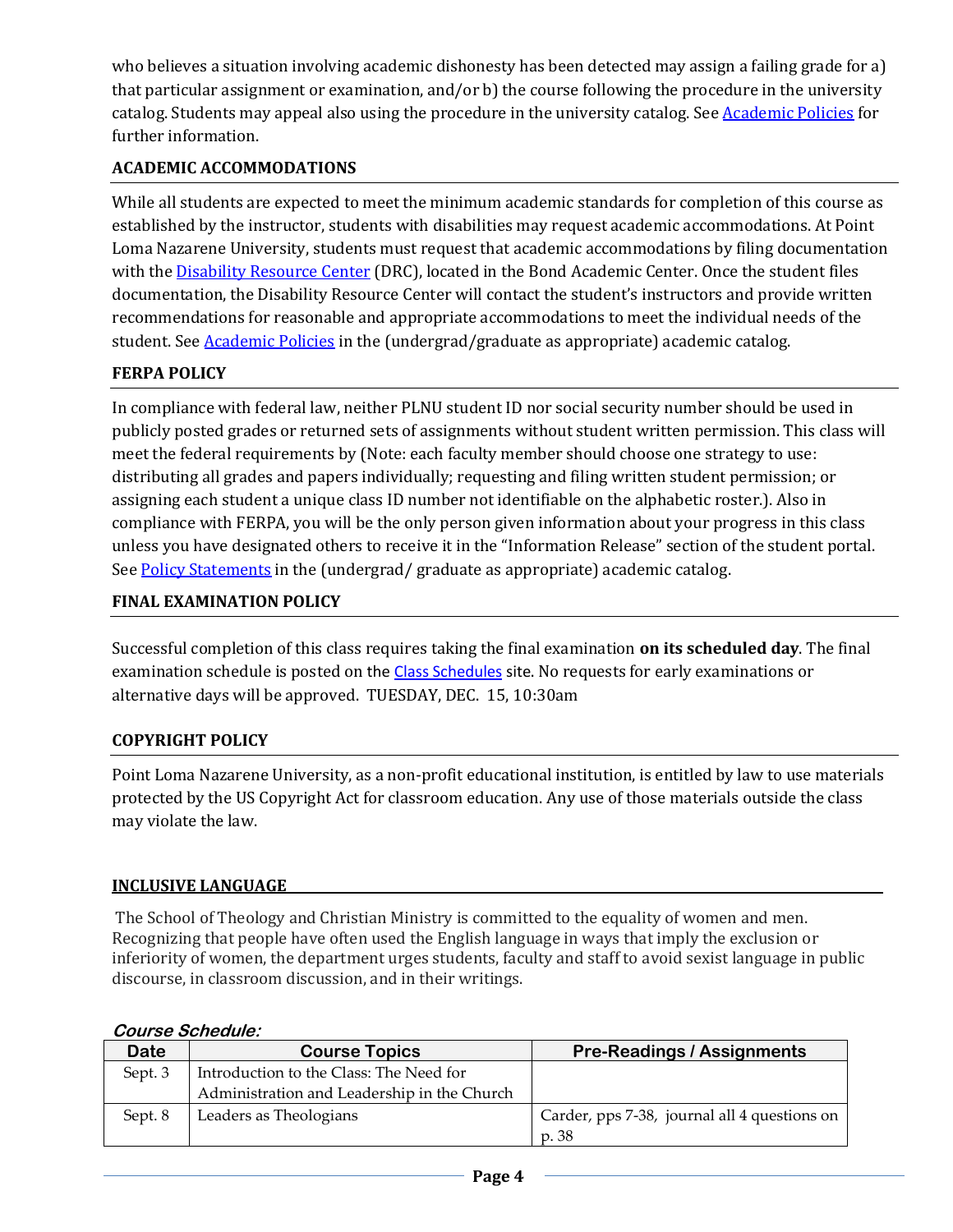| Sept. 10 | Leadership Formation                           | Carder, pps 39-54, journal question 1, 3                  |
|----------|------------------------------------------------|-----------------------------------------------------------|
|          |                                                | and 4 on p. 54                                            |
| Sept. 15 | Relational Leadership                          | Carder, pps 55-72, journal question 2, 3<br>and 4 on p 72 |
| Sept. 17 | Leading in a Changing Culture                  | Carder, pps. 73-92, journal questions 1 and               |
|          |                                                | 6 on p. 88 and questions 1 and 2 on p. 92                 |
|          |                                                | Turn in Journals                                          |
| Sept. 22 | Administration defined                         | Berkley, pps. 23-98                                       |
| Sept. 24 | Self-management, time-management, personal     | Berkeley, 99-125                                          |
|          | finances                                       |                                                           |
|          |                                                | Track your time and expenses for the week                 |
|          |                                                | prior to class, hour by hour. Indicate what               |
|          |                                                | you did and what you spent for all 24                     |
|          |                                                | hours. Include your spiritual practices like              |
|          |                                                | prayer, small groups. Holy conversation,                  |
|          |                                                | etc. Summarize how the way you spent                      |
|          |                                                | your time/financial resources does and                    |
|          |                                                | does not reflect your core values. To be                  |
|          |                                                | turned in.                                                |
|          |                                                |                                                           |
| Sept. 29 | Mission and Vision                             | Watch the TED Talk: Start with Why by                     |
|          |                                                | Simon Sinek.                                              |
|          | Special guest: Teanna Sunberg                  | https://www.youtube.com/watch?v=sioZd<br>3AxmnE           |
|          |                                                | Create your own "Golden Circle"                           |
|          |                                                | answering the Why, How and What for                       |
|          |                                                | what you do in ministry.                                  |
|          |                                                | To be turned in.                                          |
| Oct. 1   | Human Resources                                | Berkeley, 127-174.                                        |
|          |                                                | Bring an updated resume for a church-                     |
|          |                                                | based position to class. To be turned in.                 |
| Oct. 6   | Leadership Ethics                              | Berkeley, 175-202                                         |
|          |                                                |                                                           |
| Oct. 8   | Building a Team You Can Actually Lead          | Berkeley 203-212                                          |
|          |                                                | Bring a list of your strengths quest results              |
|          |                                                | and the results of these two online                       |
|          |                                                | assessments. Summarize in one page                        |
|          |                                                | what you think they indicate about your                   |
|          |                                                | strengths and weaknesses for leadership.                  |
|          |                                                |                                                           |
|          |                                                | Gifts assessment<br>1.                                    |
|          |                                                | https://gifts.churchgrowth.org/cgi-                       |
|          |                                                | cg/gifts.cgi?intro=1                                      |
|          |                                                | DISC scale<br>2.                                          |
|          |                                                | http://discpersonalitytesting.com/f                       |
|          |                                                |                                                           |
|          |                                                | ree-disc-test/                                            |
| Oct. 13  | Attend Wiley Lectures Today-Sign in for        | NO CLASS TODAY                                            |
|          | attendance credit. You can any of the lectures |                                                           |
|          | for credit.                                    |                                                           |